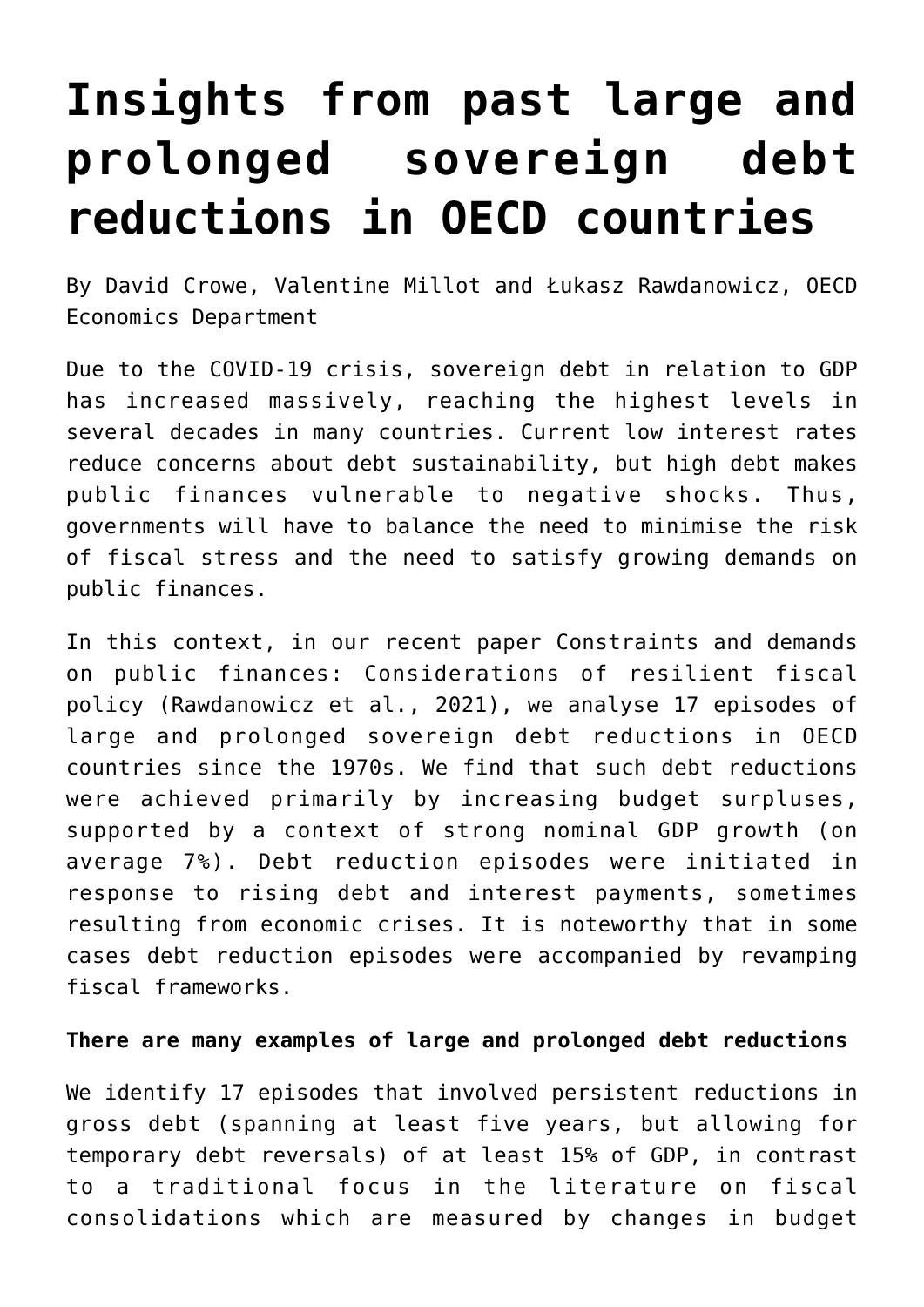balances – e.g. (Molnár, 2012) (Figure 1). Most of the episodes started in the 1990s and ended before the global financial crisis. On average across the episodes, debt was reduced by just over 30% of GDP over 11 years, but the size and duration varied across the episodes (Figure 1, Panel A). In many episodes, initial debt was no higher than 80% of GDP and, in most cases, the debt-to-GDP ratio was reduced by less than half (Figure 1, Panel B).

**Figure 1. Episodes of large and prolonged sovereign debt reductions: main statistics**



Note: Episodes selected based on data availability in the OECD Economic Outlook database. The snowball effect captures the product of lagged gross debt and the interest rate-growth differential (see Annex B of Rawdanowicz et al. (2021) for explanations on the debt dynamics decomposition).

Source: OECD Economic Outlook database; and authors' calculations.

**High budget surpluses and strong GDP growth were instrumental in lowering debt**

Most of the debt reductions took place in an environment of high nominal GDP growth (on average 7% across countries and years; Figure 1, Panel C), in particular in Hungary and the United Kingdom. The notable exceptions are Germany and Switzerland (2004-2018), where nominal growth was modest but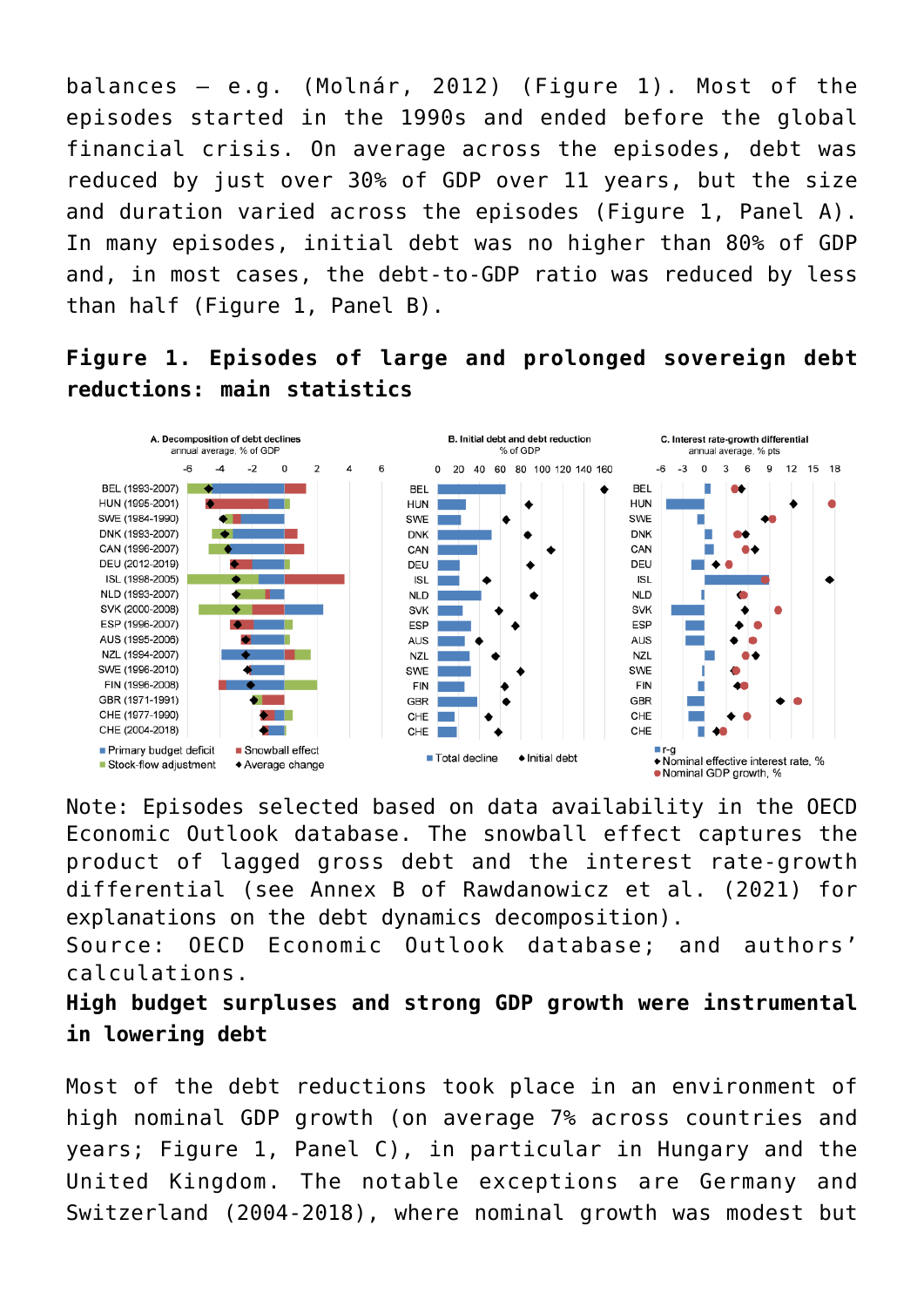still *r-g* was negative and the budget surpluses were high. In line with this, in most cases, the primary budget balance-to-GDP ratio improved as primary revenue increased by more or declined by less than primary spending (Figure 2, Panel A). In addition, average growth in nominal primary expenditure was not higher than average nominal GDP growth (Figure 2, Panel B). In some countries (e.g. Finland and Canada), the debt reduction episode also coincided with a substantial depreciation of the domestic currency, helping export growth (Figure 2, Panel C).

Decomposing the annual average changes in debt (see details in [Annex B of Rawdanowicz et al. 2021\)](https://www.oecd-ilibrary.org/docserver/602500be-en.pdf?expires=1648633486&id=id&accname=ocid84004878&checksum=0211CCCDEDCB1502F816246B7DA3966E) shows that in most of the episodes a high primary budget surplus reduced debt – on average by 2% of GDP per annum, but in some cases by more than 3% of GDP (Figure 1, Panel A). In two thirds of the episodes, higher growth than interest rates lowered the debt-to-GDP ratio (Figure 1, Panel C), with a total contribution of the snowball effect to the debt reduction (i.e. a combined effect of the interest rate growth differential and the lagged level of gross debt) on average close to 1% of GDP per year. A few countries benefited also from favourable stock flow adjustments (i.e. all changes in the debt ratio that are not explained by the budget balance and the snowball effect, like sale or purchase of financial assets). This was particularly the case in Iceland and the Slovak Republic due to very large interest earnings and a sizeable reduction in the ratio of government financial assets to GDP, respectively.

**Figure 2. Episodes of large and prolonged sovereign debt reductions: additional statistics**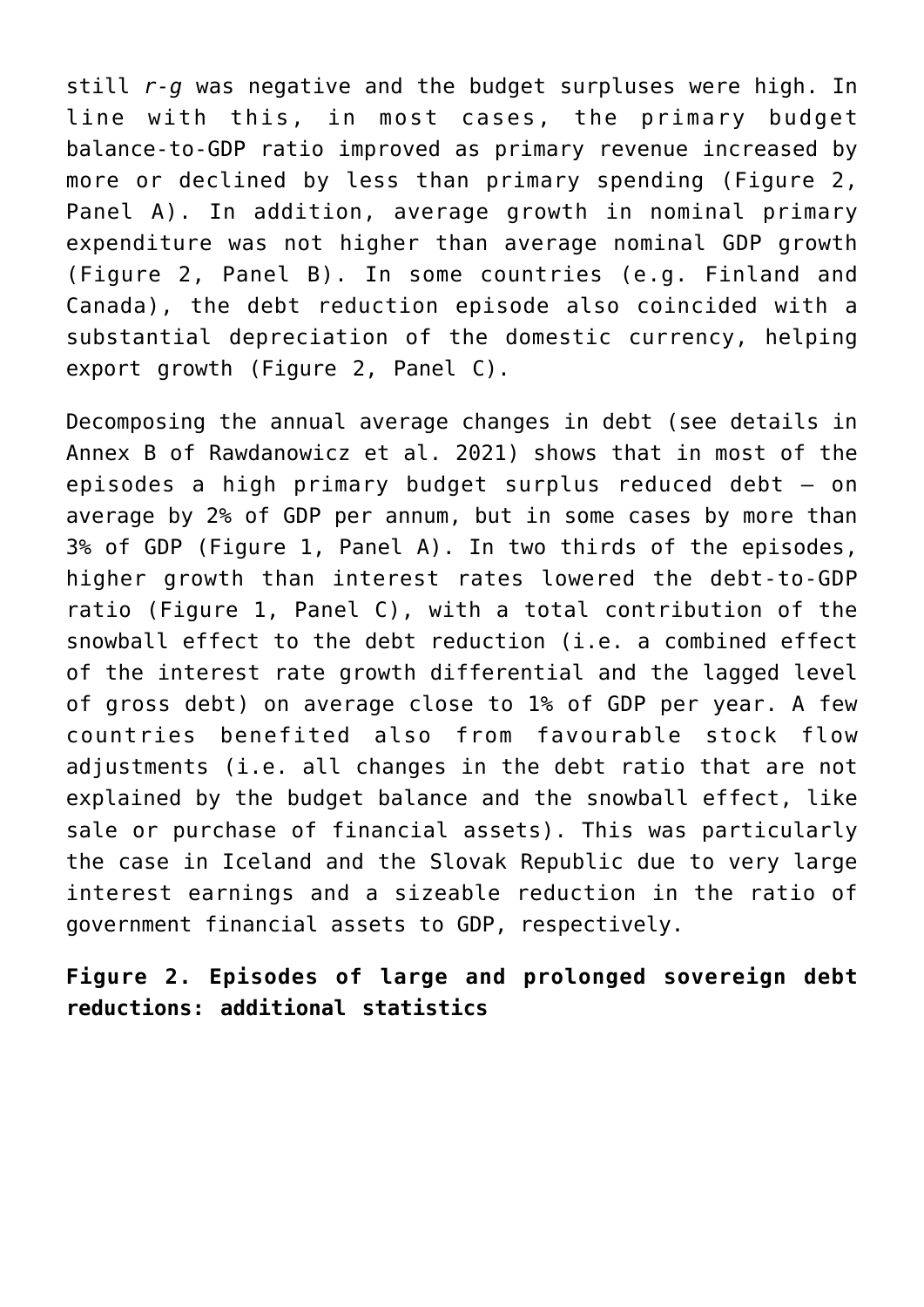

Note: Episodes selected based on data availability in the OECD Economic Outlook database. Export market is calculated as a weighted average of trading partners' import volumes.

Source: OECD Economic Outlook database; and authors' calculations.

**While the economic and political context triggering debt reductions varied across countries, there were a few common themes**

*Growing fiscal pressures*. In several episodes, debt reductions were initiated following prolonged and large debt accumulations. Falling interest rates and subsequently government interest payments helped the debt reductions in the 1990s. In some countries, at the beginning of debt reductions, interest payments amounted to at least 5% of GDP and in Belgium and Canada around 10% of GDP, crowding out other spending.

*Fiscal rules and frameworks encouraged actions to reduce debt*. In several EU countries, the requirement to fulfil the Maastricht fiscal criteria (budget deficit no higher than 3% of GDP and government debt below 60% of GDP) ahead of adoption of the euro contributed to public debt reductions. In Canada, to help deal with large budget deficits of provincial and federal governments in the early-1990s, many provinces voluntarily adopted fiscal rules. The Federal government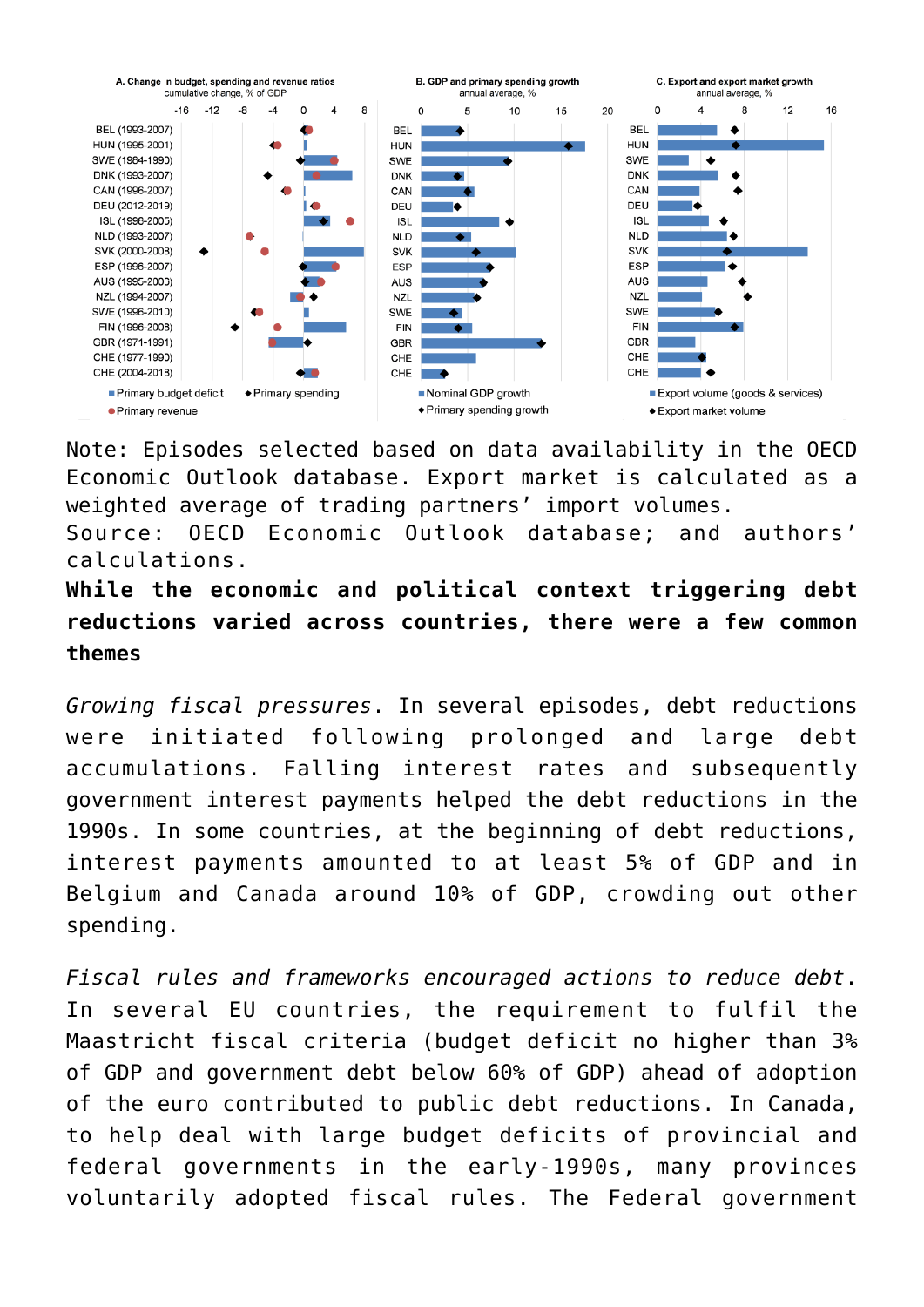introduced the Spending Control Act between 1992 and 1995 and since then has generally used non-legislated fiscal targets, helping to achieve high budget surpluses in the subsequent years. In New Zealand, fiscal discipline was accompanied by the introduction of a new budgetary framework (the 1994 Fiscal Responsibility Act), building on responsible fiscal management principles. The Act also enforced greater transparency about the fiscal situation and fiscal policies.

*Negative economic shocks*. In a few countries, severe economic crises required fiscal adjustments, thereby securing popular support for adjustment. For instance, in Finland the deep recession following a financial crisis in the early 1990s prompted the government to implement large cuts in government spending (including social benefits, public sector wages, subsidies, investment, and transfers to sub-central governments), with the aim to restore confidence in financial markets and to achieve a non-inflationary recovery. The impact of these measures on debt reduction was strengthened by the move to a floating exchange rate that led to a sharp depreciation of the local currency. In Sweden, the severe banking and economic crises in the early 1990s led the government to implement several structural reforms covering governance of the public finances, tax reforms, liberalisation of the economy, reforming the welfare state (pensions especially), and promoting an export-oriented growth model. However, we should acknowledge that for these countries, favourable global economic conditions boosted exports, contributing to the resumption of economic growth and debt reduction.

## **References**

Molnár, M. (2012), "Fiscal consolidation: What factors determine the success of consolidation efforts?", *OECD Journal: Economic Studies*, [https://dx.doi.org/10.1787/eco\\_studies-2012-5k8zs3twgmjc.](https://dx.doi.org/10.1787/eco_studies-2012-5k8zs3twgmjc)